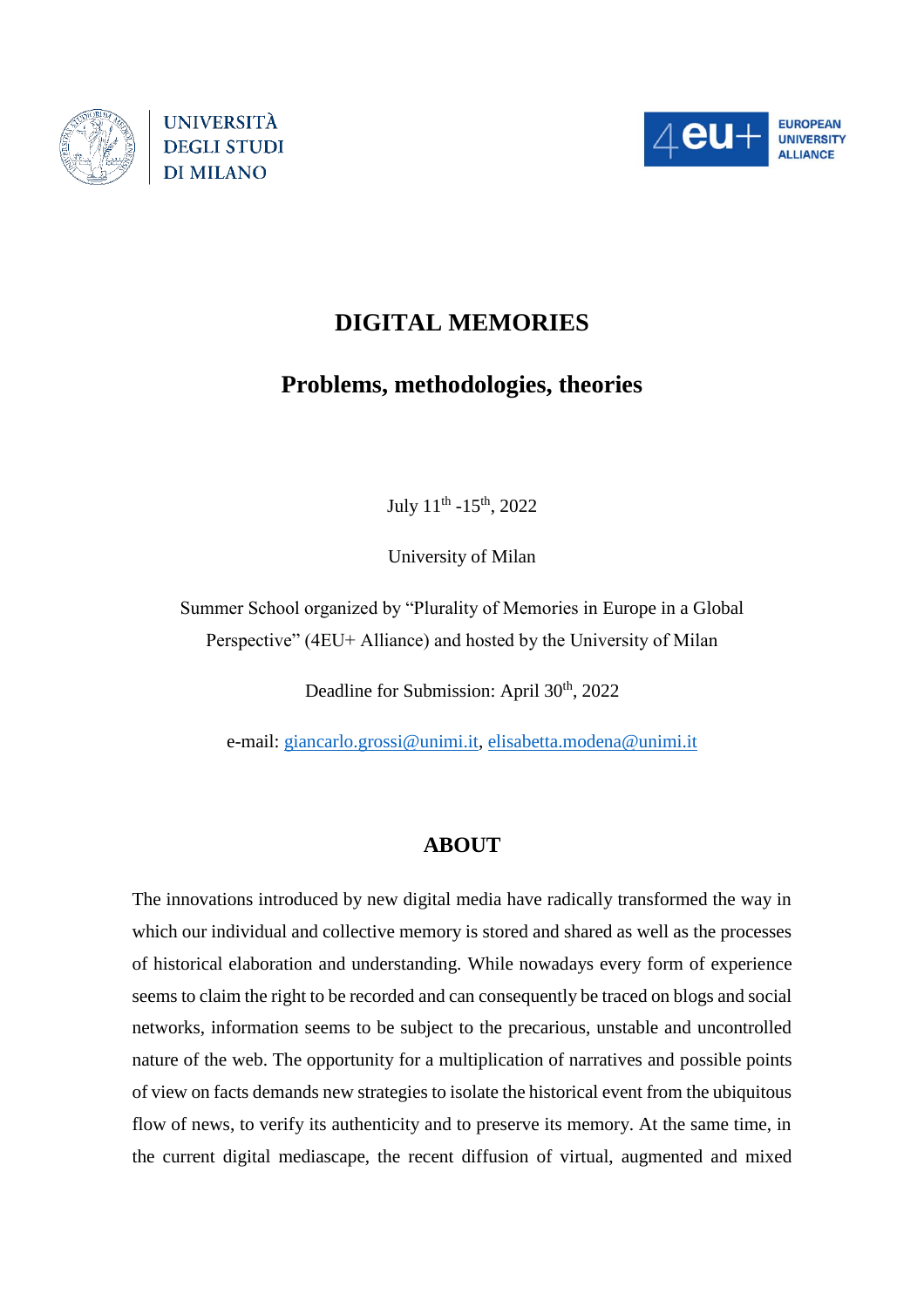reality experiences seems to respond in many cases to a shared need for memory and understanding of collective traumas. It is the case of virtual and immersive artworks animated by the claim of faithfully reconstructing the dynamics of a collective event – as it happens in immersive journalism – or proposing a direct and empathic access to the event itself – an experience that Chris Milk in 2015 has synthesized in the well-known paradigm of the "empathy machine". Augmented reality has been as well used as a tactical tool to occupy the public space with virtual monuments, expressing counterhistorical alternatives to the official narratives. The landscape itself is reconfigured as a space constructed not only culturally but also technologically, thanks to the power provided by digital devices to inhabit it and redefine its identity from a narrative point of view. As institutional spaces for preserving historical and artistic memory, museums and archives have also undergone profound changes with the use of digital technologies, in terms of preserving and displaying. Hence, the interdisciplinary nature of memory studies becomes central to understanding the challenges that historical and collective memory are called to face within the current digital mediascape.

This Summer School invites MA and PhD students to take part in a series of lectures and workshops from various disciplines such as sociology, psychology, anthropology, history, literature, political sciences, visual and cultural studies, media studies, philosophy, art history led by top scholars from University of Warsaw, Sorbonne University, Charles University of Prague, University of Heidelberg, and University of Milan.

#### **HOW TO APPLY?**

Via mail ( sending a short motivation letter - around 300 words - and a curriculum vitae to [giancarlo.grossi@unimi.it,](mailto:giancarlo.grossi@unimi.it) [elisabetta.modena@unimi.it](mailto:elisabetta.modena@unimi.it) ) until April 30<sup>th</sup>, 2022.

### **ORGANIZATIONAL NOTES**

The Summer School will take place in Milan, and it is open to all PhD and MA students in humanities, cultural sciences, and social sciences from the Universities belonging to